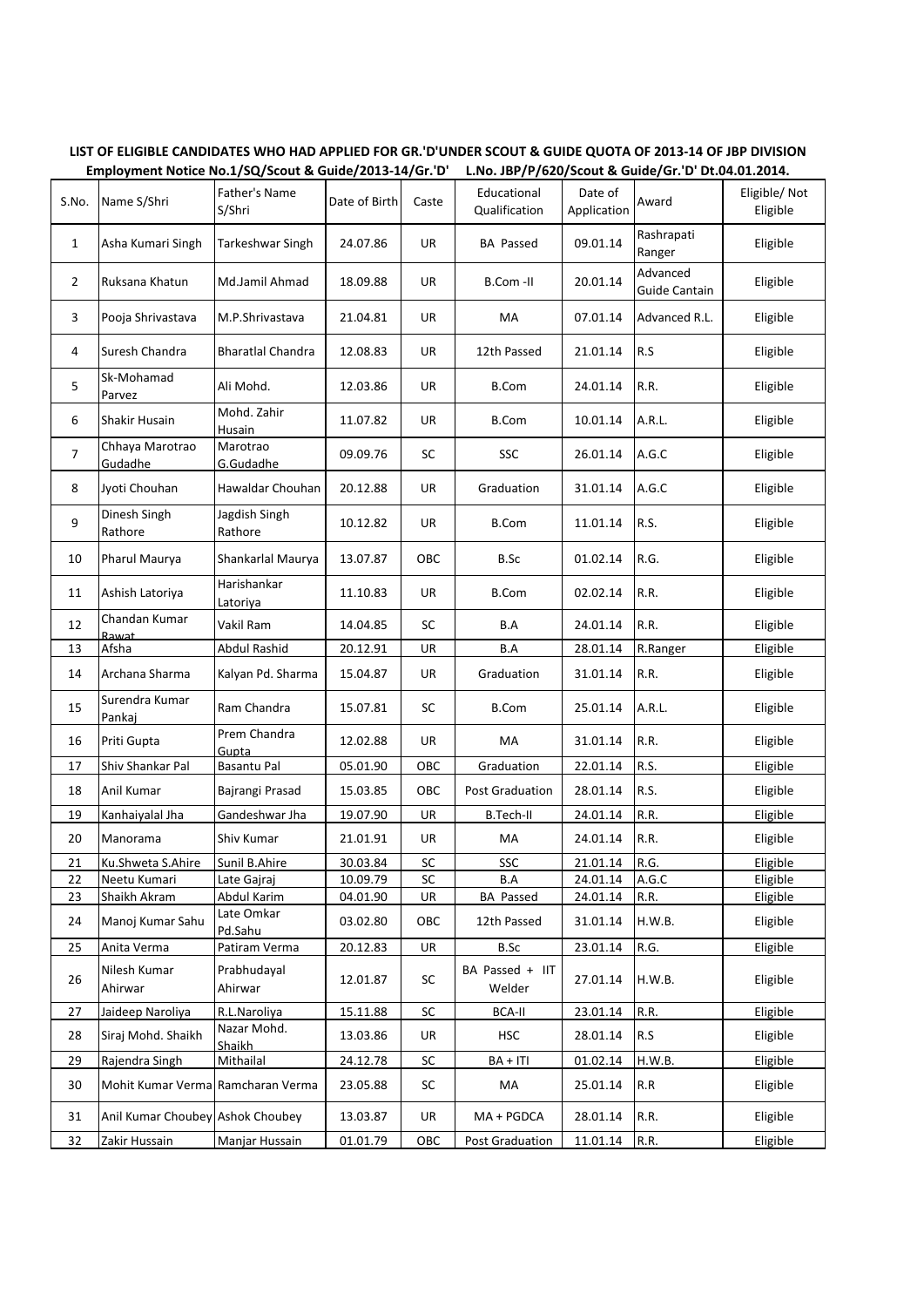| 33 | Rinki Kumari                | Shashikant<br>Choubey         | 12.12.88 | UR  | M.A.                                          | 09.01.14 | R.R.          | Eligible |
|----|-----------------------------|-------------------------------|----------|-----|-----------------------------------------------|----------|---------------|----------|
| 34 | Puneet<br>Raghuwanshi       | Lakhan Singh<br>Raghuwanshi   | 29.04.84 | UR  | M.Com                                         | 25.01.14 | R.S.          | Eligible |
| 35 | Suresh Nayak                | Late Trinath Nayak            | 31.12.86 | SC  | <b>HSC</b>                                    | 11.01.14 | R.R           | Eligible |
| 36 | Chandan Kumar<br>Rawat      | Amla Ram                      | 22.10.84 | SC  | Intermediate                                  | 24.01.14 | R.S.          | Eligible |
| 37 | Ravi Purohit                | <b>B.K.Purohit</b>            | 29.09.81 | UR  | 12th Passed                                   | 20.01.14 | R.R.          | Eligible |
| 38 | Shishupal Singh<br>Vadav    | Karan Singh Yadav             | 18.05.86 | OBC | <b>B.Com</b>                                  | 23.01.14 | R.S.          | Eligible |
| 39 | Nitin Kumar Bhatt           | N.P.Bhatt                     | 15.07.82 | UR  | Graduation                                    | 16.01.14 | R.R.          | Eligible |
| 40 | Manish M.Bankar             | Mahadeo C.Bankar              | 14.10.80 | SC  | <b>BA Appeared</b>                            | 14.01.14 | H.W.B.        | Eligible |
| 41 | Pathan Mohd.<br>Musharraf   | Pathan Abdul<br>Rashid        | 06.10.86 | UR  | SSC                                           | 21.01.14 | Advanced S.M. | Eligible |
| 42 | Naveen Kumar Lal            | Deo Narayan Lal               | 06.07.84 | SC  | Graduation                                    | 15.01.14 | Advanced R.L. | Eligible |
| 43 | Zafar Imam                  | Md. Qutubuddin                | 10.03.86 | UR  | Matric +<br>Polytechnic                       | 28.01.14 | R.R           | Eligible |
| 44 | Ku.Jyoti Yadav              | Govind Singh<br>Yadav         | 10.01.86 | OBC | M.Com + PGDCA                                 | 01.02.14 | H.W.B.        | Eligible |
| 45 | Ranjeet Singh               | Narayan Singh                 | 05.10.78 | SC  | 10th Pass                                     | 21.01.14 | R.S.          | Eligible |
| 46 | Mohd. Asif Khan             | Akhtar Hussain<br><b>Khan</b> | 12.01.84 | UR  | Graduation + ITI                              | 28.01.14 | R.R.          | Eligible |
| 47 | Shambhoo Kumar              | Late Hari<br>Vishwakarma      | 10.02.80 | OBC | Graduate                                      | 20.01.14 | H.W.B.        | Eligible |
| 48 | Sudhir Gangadhar<br>Wadhai  | Gangadhar Sadooji<br>Wadhai   | 16.01.81 | OBC | 10th Pass + ITI                               | 27.01.14 | Advanced R.L. | Eligible |
| 49 | Rajkumar Singh              | Gulab Singh                   | 12.05.90 | SC  | МA                                            | 23.01.14 | R.R.          | Eligible |
| 50 | Ravendra Kumar<br>Sharma    | Phabhunath<br>Sharma          | 15.07.88 | UR  | <b>Post Graduation</b>                        | 22.01.14 | R.R.          | Eligible |
| 51 | Rahul Kumar Singh           | Ram Pratap Singh              | 30.06.90 | OBC | Graduate (BA)                                 | 21.01.14 | R.S           | Eligible |
| 52 | Waseem Ahmad<br>Mansoori    | Faroog Ahmad                  | 09.08.87 | OBC | $10+2 +$ Sanitary<br><b>Inspector Diploma</b> | 21.01.14 | R.R.          | Eligible |
| 53 | Rahul Vashista              | Girdharilal Vashista          | 19.07.81 | UR  | M.A.                                          | 20.01.14 | R.S           | Eligible |
| 54 | Umesh Verma                 | Mohanlal Verma                | 06.12.84 | SC  | BA                                            | 21.01.14 | R.R.          | Eligible |
| 55 | Pahadiya Lalit<br>Kumar H.  | Hari Prasad N.                | 04.03.87 | SC  | Graduation + ITI                              | 29.01.14 | R.S.          | Eligible |
| 56 | Alka Ratan                  | Amola Prasad                  | 05.11.89 | SC  | <b>Post Graduation</b>                        | 21.01.14 | R.G.          | Eligible |
| 57 | Irfan Beg                   | Asraf Beg                     | 10.06.81 | UR  | <b>B.Com</b>                                  | 20.01.14 | H.W.B.        | Eligible |
| 58 | Upendra Kumar               | Harish Chandra                | 16.08.88 | OBC | High School                                   | 22.01.14 | R.R.          | Eligible |
| 59 | Hari Om Bhaskar             | Ram Sewak<br>Bhaskar          | 08.07.81 | SC  | MA (Eco)                                      | 24.01.14 | R.S.          | Eligible |
| 60 | Suryakand<br>Balkhande      | Ramesh Kumar<br>Balkhande     | 02.10.89 | SC  | 12th Passed                                   | 08.01.14 | R.S.          | Eligible |
| 61 | Ajay Ram Jaishwara          | Late Sahdeo Ram<br>Jaishwara  | 11.01.85 | SC  | <b>B.Com</b>                                  | 28.01.13 | R.R.          | Eligible |
| 62 | Gehlot Nidhi                | Prem Prakash<br>Gehlot        | 16.03.91 | UR  | B.A.                                          | 29.01.14 | R.G.          | Eligible |
| 63 | Mahavir Manisdh<br>Kumar H. | Hari Prasad N.                | 01.03.91 | SC  | <b>HSC</b>                                    | 29.01.14 | R.S.          | Eligible |